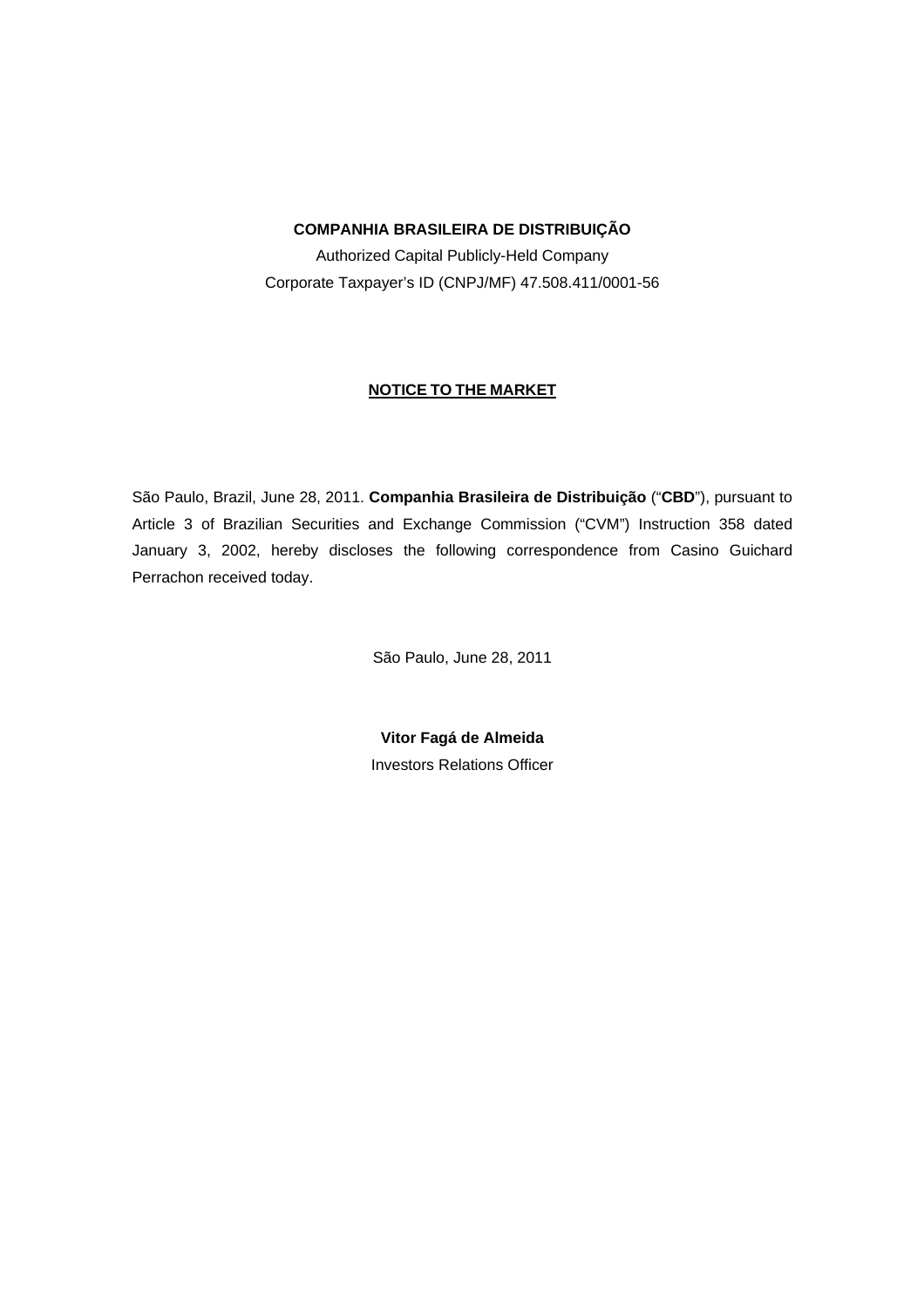Paris, June 28th, 2011.

Companhia Brasileira de Distribuição

Attn. Mr. Enéas Pestana Chief Executive Officer

Attn. Mr. Vitor Faga de Almeida Investors Relation Officer

With a copy to: Members of the Board of Directors

Dear Sirs,

In view of the publicly disclosed proposal presented on the date hereof by Gama 2 SPE Empreendimentos e Participações S/A, which has already been sent to you by the Chairman of the Board of Directors ("Proposal"), we hereby inform you that, considering the provisions of Law No. 6,404/76 and of the shareholders' agreements executed by the Company and filed at its headquarters, we have requested Mr. Abilio dos Santos Diniz, in his capacity as Chairman of the Board of Directors of the controlling shareholder Wilkes Participações S.A., through the attached letter, to immediately convene a meeting of the Board of Directors of said company, in order to discuss the terms of the Proposal.

We also send you, attach to this letter, the press release we have disclosed to the markets in France on the date hereof.

We hereby request you that, with the aim of protecting the interests of the Company, no negotiation with third-parties be initiated, no information on the business of CBD be disclosed to third-parties and no agreement be executed with third-parties, before the required approval from the controlling shareholder Wilkes is obtained, in accordance with the rules established in the shareholders' agreements filed with the Company, which are to be mandatorily complied with by the Company and its managers.

We deeply regret that, as publicly disclosed and now confirmed by the Proposal, Mr. Abilio dos Santos Diniz, which has already sold and received the consideration for the Company's control in 2005, initiated and conducted secret and unlawful negotiations with a third-party competitor of the Company and its representatives, without even informing the single largest shareholder of the Company (Casino) and whilst publicly denying the existence of material negotiations.

We stress that, in light of an aggression of this magnitude, we will not hesitate to continue the pursuit of any appropriate measures for the protection of the